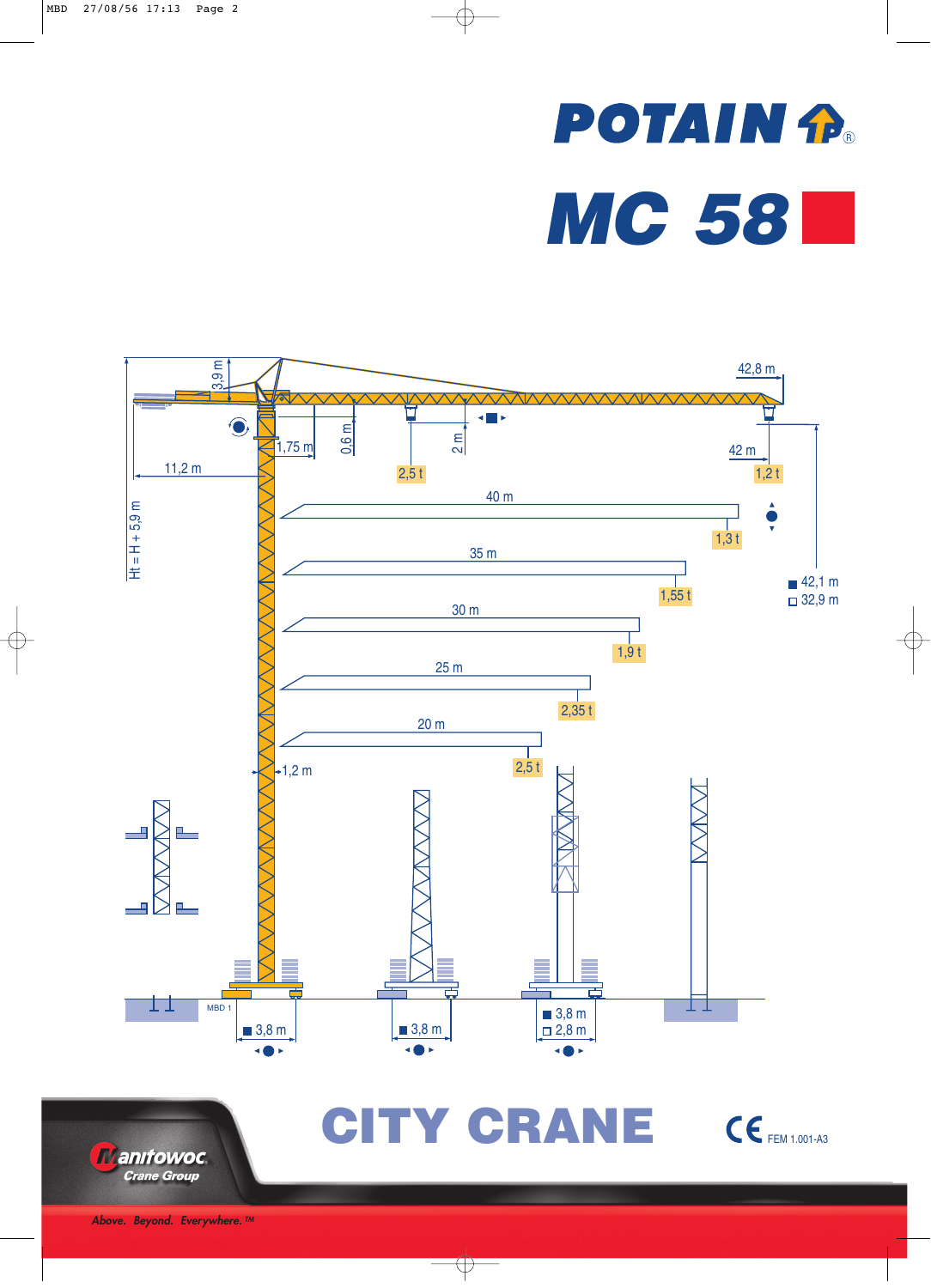











**POTAIN A** 

## **CITY CRANE MC 58**

| סכ טוע       |                                                                                |                                                                                        |                                                                                           |                                                                                                        |                                                                     |                                                                                   |
|--------------|--------------------------------------------------------------------------------|----------------------------------------------------------------------------------------|-------------------------------------------------------------------------------------------|--------------------------------------------------------------------------------------------------------|---------------------------------------------------------------------|-----------------------------------------------------------------------------------|
|              | - F -                                                                          | D.                                                                                     | <b>GB</b>                                                                                 | CE.                                                                                                    |                                                                     |                                                                                   |
|              | Réactions en service                                                           | Reaktionskräfte in Betrieb                                                             | Reactions in service                                                                      | Reacciones en servicio                                                                                 | Reazioni in servizio                                                | Reaccões em servico                                                               |
|              | Réactions hors service                                                         | Reaktionskräfte außer Betrieb Reactions out of service                                 |                                                                                           | Reacciones fuera de servicio Reazioni fuori servizio                                                   |                                                                     | Reaccões fora de servico                                                          |
| $\mathbf{A}$ | A vide sans lest (ni train de<br>transport) avec flèche et<br>hauteur maximum. | Ohne Last, Ballast (und<br>Transportachse), mit<br>Maximalausleger und<br>Maximalhöhe. | Without load, ballast (or<br>transport axles), with<br>maximum jib and maximum<br>height. | Sin carga, sin lastre, (ni tren<br>de transporte), flecha y altura assali di trasporto) con<br>máxima. | A vuoto, senza zavorra (ne<br>braccio massimo e altezza<br>massima. | Sem carga (nem trem de<br>transporte) - sem lastro com<br>lança e altura máximas. |
| Ho           | H sans cabine                                                                  | H Ohne Fahrerhaus                                                                      | H without cab                                                                             | H sin cabina                                                                                           | H senza cabina                                                      | H sem cabine                                                                      |
|              |                                                                                |                                                                                        |                                                                                           |                                                                                                        |                                                                     |                                                                                   |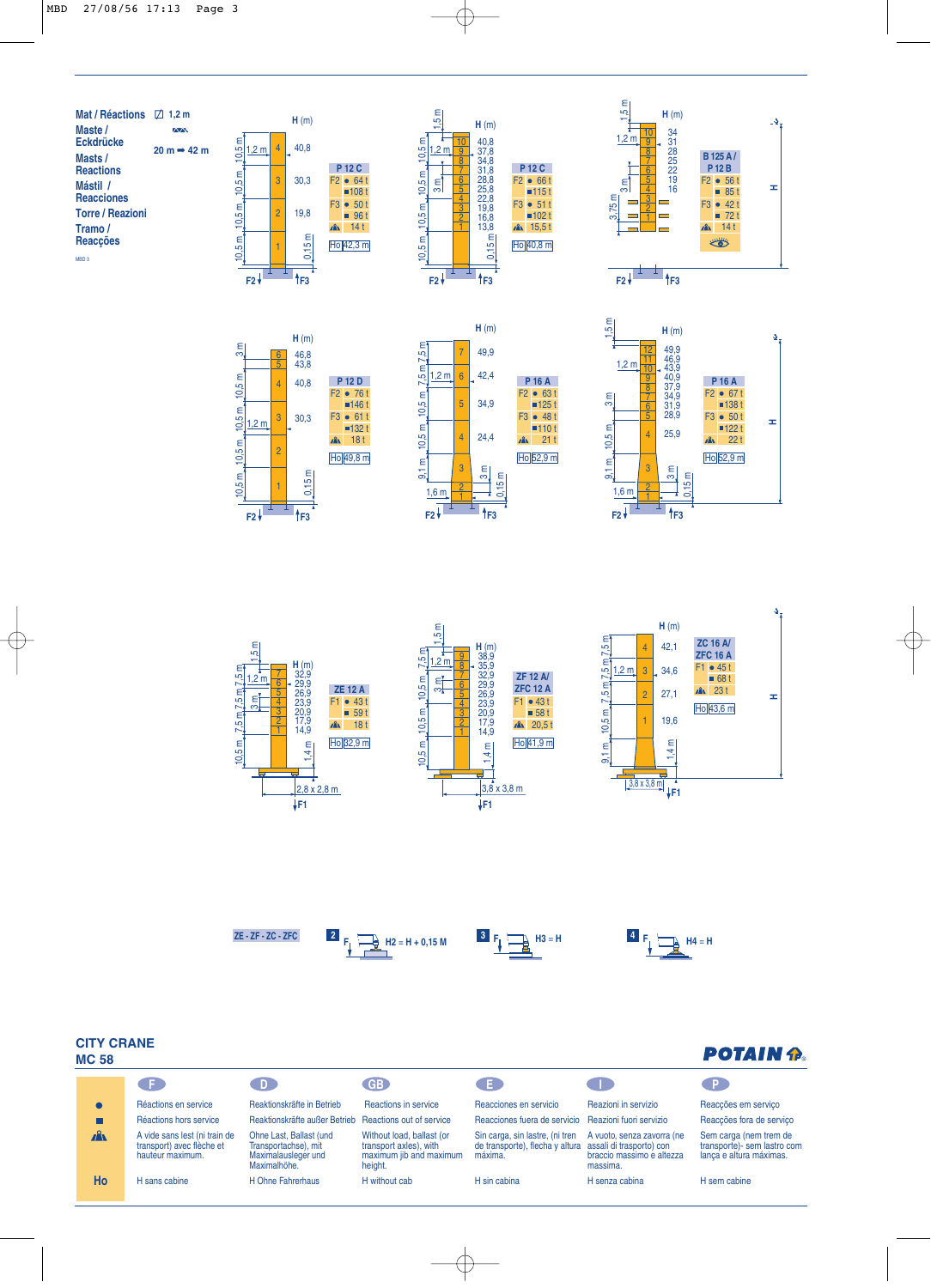

**Télescopage sur dalles Kletterkrane im Gebäude Climbing crane Telescopage gruas trepadoras Gru in cavedio Telescopagem sobre lages** MBD 1





**POTAIN P.** 

**B 125 A**

## **CITY CRANE MC 58**

|                              | D.                               | <b>GB</b>                  | Œ                             |                              | $\blacksquare$ P                |
|------------------------------|----------------------------------|----------------------------|-------------------------------|------------------------------|---------------------------------|
| Distance entre cadres        | Abstand zwischen den<br>Rahmen   | Distance between collars   | Distancia entra marcos        | Distanza fra i telai         | Distância entre quadros         |
| Hauteur grue                 | Kranhöhe                         | Crane height               | Altura grúa                   | Altezza gru                  | Altura da grua                  |
| Poids de la grue(en service) |                                  | Crane weight (in service)  | Peso de la grúa (en servicio) | Peso della gru (in servizio) | Peso da grua (em serviço)       |
| Réaction horizontale         | Horizontalkräfte                 | <b>Horizontal reaction</b> | <b>Reaccion horizontal</b>    | Reazione orizzontale         | Reaccão horizontal              |
| Voir télescopage sur dalles  | Siehe Kletterkrane im<br>Gebäude | See climbing crane         | Vea grua trepadora            | Consultare gru in cavedio    | Ver telescopagem sobre<br>lages |
|                              |                                  | Krangewicht (in Betrieb)   |                               |                              |                                 |